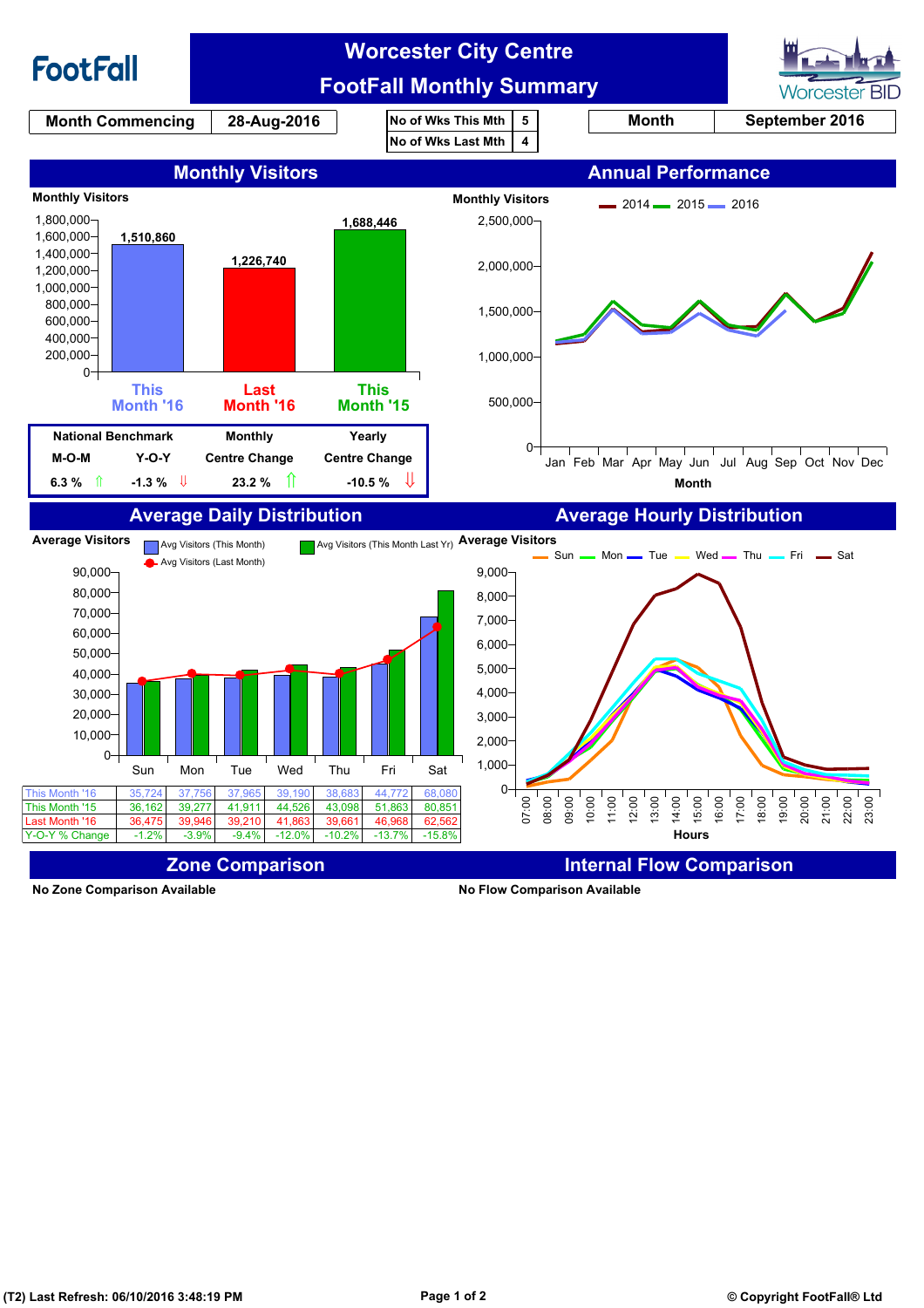

### **FootFall by Entrance**

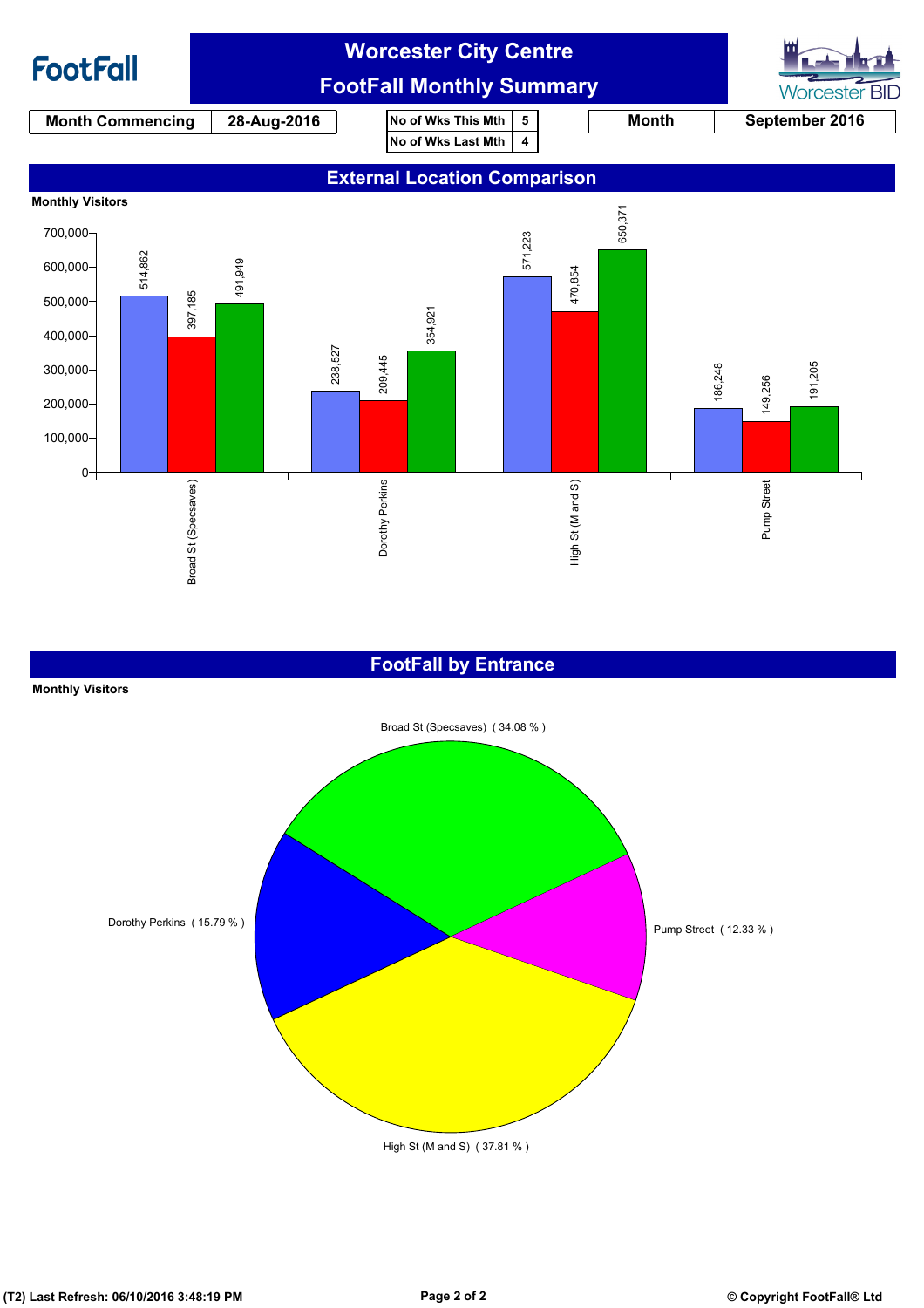

**W/C**

# **Worcester City Centre FootFall Monthly Summary**



**Month Commencing 28-Aug-2016 Month September 2016**

**Weather**

#### **No weather information available**

## **Management Highlights**

| 28-Aug-2016 | Sun | City Centre Events & Promotions            | <b>Worcester Festival</b>                                     |
|-------------|-----|--------------------------------------------|---------------------------------------------------------------|
|             |     | <b>City Centre Markets</b>                 | LSD Promotions Up-Market - Saturday High St. Sunday Riverside |
|             |     | School Holidays                            | Public and Private Summer holiday                             |
|             | Mon | <b>Bank Holiday</b>                        | <b>August Bank Holiday</b>                                    |
|             |     | City Centre Events & Promotions            | <b>Worcester Festival</b>                                     |
|             |     | City Centre Events & Promotions            | Worcester Festival Fireworks Finale                           |
|             |     | <b>City Centre Markets</b>                 | LSD - Riverside Arts Market                                   |
|             |     | <b>School Holidays</b>                     | Public and Private Summer holiday                             |
|             | Tue | <b>Local Sporting Event</b>                | Worcester Race Course - Summer Evening Racing                 |
|             |     | School Holidays                            | Public and Private Summer holiday                             |
|             | Wed | School Holidays                            | Public and Private Summer holiday                             |
|             | Thu | School Holidays                            | <b>Private Additional Days</b>                                |
|             |     | School Holidays                            | Public and Private Summer holiday                             |
|             | Fri | School Holidays                            | <b>Private Additional Days</b>                                |
|             | Sat | <b>City Centre Markets</b>                 | LSD Promotions - Market High Street                           |
|             | Sun | <b>City Centre Markets</b>                 | LSD Promotions - Market High Street                           |
|             | Thu | City Centre Events & Promotions            | BID Fashion Health & Well Being Event                         |
|             | Fri | City Centre Events & Promotions            | BID Fashion Health & Well Being Event                         |
| 04-Sep-2016 | Sat | City Centre Events & Promotions            | BID Fashion Health & Well Being Event                         |
|             |     | <b>City Centre Events &amp; Promotions</b> | Heritage Open Days                                            |
|             |     | City Centre Events & Promotions            | Legends Concert - Worcestershire County Cricket Club.         |
|             |     | <b>City Centre Markets</b>                 | LSD Promotions - Up Market - High Street                      |
| 11-Sep-2016 | Sun | City Centre Events & Promotions            | BID Fashion Health & Well Being Event                         |
|             |     | City Centre Events & Promotions            | Heritage Open Days                                            |
|             |     | <b>City Centre Markets</b>                 | LSD Promotions - Up Market - High Street                      |
|             | Mon | <b>Local Sporting Event</b>                | Worcester Race Course - Autumn Afternoon racing               |
|             | Fri | City Centre Events & Promotions            | <b>Worcester Music Festival</b>                               |
|             | Sat | <b>Additional Factors</b>                  | <b>Freshers Week</b>                                          |
|             |     | City Centre Events & Promotions            | Worcester Music Festival                                      |